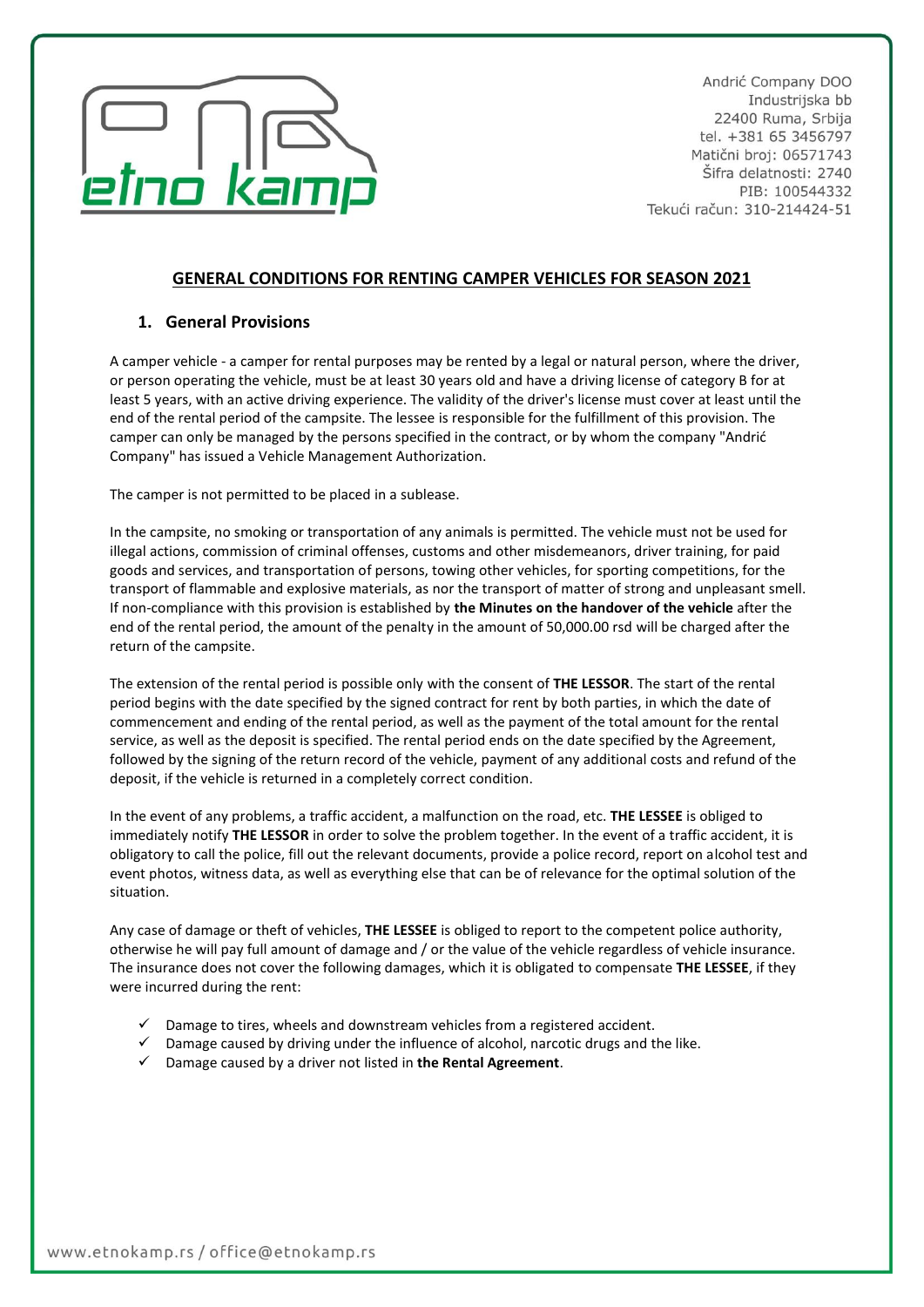Campers are rented by season according to the price lists for each vehicle individually.

Rental prices for campers depend on the season in which the camper is rented. The colors of the season are marked with price colors in the indicative seasonal price list, which was highlighted for information on the website of the company "Andrić Company" [www.etnokamp.rs](http://www.etnokamp.rs/) in the section **Rent.**

During high season, camper rental is not possible for a period of less than 10 days, nor is it possible to rent a vehicle for a weekend.

During the middle season, camper rental is not possible for a period of less than 7 days. During the low season - the rest of the year, renting a camper is not possible for a period of less than 4 days.

For renting camper for a longer period of time, the price can be specially agreed. Also, "Andrić Company" reserves the right to define the price / bid for the specific period in individual offers to customers. "Andric Company" reserves the right to replace the contracted rental car with another when there are good reasons for it, but the replacement vehicle must be of the same or a higher quality level.

### **2. Rental price and mileage**

All prices for rent, according to **the Price List** that is displayed on the company's official website, includes VAT. Within the price per day of rent, the mileage is limited to 400 km per day. An additional mileage of over 400 km per day is charged 25 rsd / km.

#### **PRICE INCLUDES:**

- $\checkmark$  Full car insurance with 5% interest in the damage.
- ✓ WC liquid, full tank of clean water, empty wastewater tank and clean toilet cassette.
- $\checkmark$  Full fuel tank.
- ✓ Navigation device.
- $\checkmark$  Water hose 15 m, power cable 10 m.
- ✓ Inventory according to Vehicle inventory list.

✓ **PRICE DOES NOT INCLUDE:** 2 full gas cylinders, cleaning of camper vehicles, fuel, tolls, camping campsite prices.

For the service of cleaning and storing vehicles, as well as for the cost of 2 bottles of gas, washing of linen, an additional (lump sum) of 12.480,00 rsd is charged, which is paid by the Lessee, when concluding the contract.

### **3. Method of payment and deposit**

The complete price for the entire rental period should be paid immediately after the conclusion of **the Rental Agreement**, at the latest on the day of the takeover of the vehicle for the commencement of the rent. Advance payment of **30%** of the rental price will be paid as a confirmation of the reservation, when booking. The rest should be paid 7 days before the takeover of the vehicle, or 15 days before the takeover in the high season. At the time of booking, the potential **THE LESSEE** is filled in **THE QUESTINNAIRE,** which is an integral part of the rental documentation of the camper vehicle.

In case of cancellation of the reserved rental period up to 21 days before the car is taken, **100%** of the advance will be refunded. In case of cancellation of the reserved rental period up to 14 days prior to the takeover of the vehicle, **THE LESSEE** is obliged to pay **50%** of the total booked period, ie **THE LESSOR** retains **50%** of the amount of the advance payment. In case of cancellation of the reserved rental period up to 7 days prior to the takeover of the vehicle - the beginning of the rental period, **100%** of the advance payment is retained.

With the payment of the advance, **THE LESSEE** confirms that it is fully aware of **the General conditions of renting** and accepts it, about which it signs **the Statement**. When paying the advance, **THE LESSEE** is obliged to sign **the Statement** that it is fully aware of the rental terms and that it is fully accepted.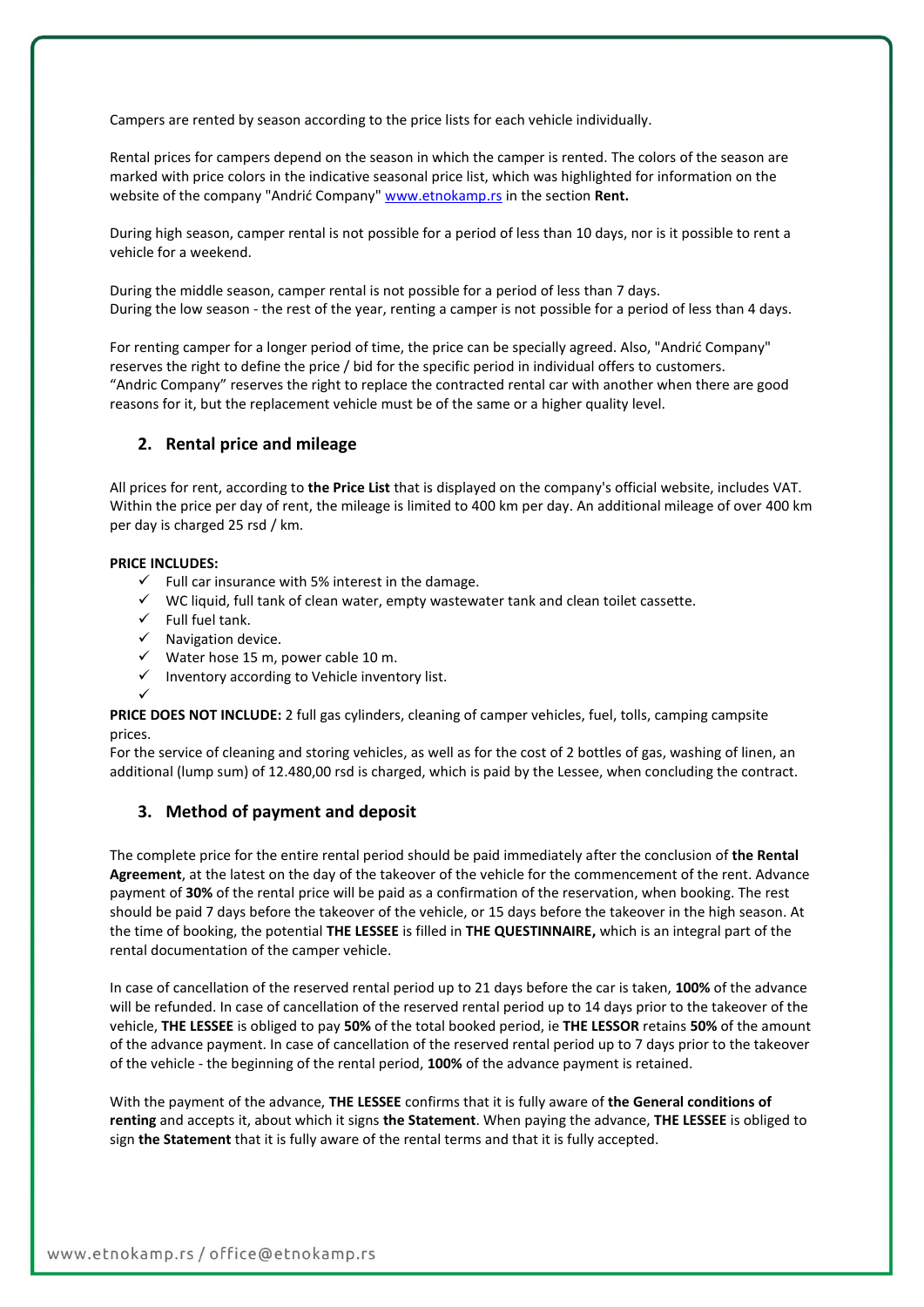When booking a vehicle for rent, or when picking up a car to start renting, **THE LESSEE** lays the amount of **125,000.00 rsd** as a deposit to return the vehicle in the proper condition, as it has been taken over. The deposit can also cover the cost of loss of insurance in the event of an accident, damage and shortcomings on the vehicle caused by **THE LESSEE** guilt. Deposit can also be paid when renting a camper for rent, and the refund of the deposit is made when returning the vehicle and signing the final return record. The amount of the received deposit is recorded under **the Rental Agreement**.

## **4. Download and return vehicle**

The start of the rental period starts with the date specified on the signed **Agreement** with both parties, by paying the entire amount and by depositing the deposit. By signing **the Rental Agreement**, both parties confirm that the vehicle is technically correct, with all the associated equipment and documents. The list of equipment, as well as possible minor defects, are listed in the technical part of **the Agreement**, namely in **the Permission for driving the vehicle.**

**THE LESSEE**, while renting, is delivering a clean and technically correct camper with full fuel tank, full tank of clean water, with 2 full gas cylinders, a toilet chemical, with an empty waste water tank, with clean linens and a clean toilet cassette.

The renting period ends with the signing of **the Minutes on taking a special vehicle for travel and housing**, payment of possible additional costs, return of the deposit if there are no obstacles for that (traffic violations, damage to and on the vehicle, delay, negligent use, etc.).

**THE LESSEE** is obliged to return the camper in a technically correct condition and with a full fuel tank. Otherwise, **THE LESSOR** will charge additional costs to the market price of fuel. **THE LESSEE** has no obligation to clean the camper.

For damage to the vehicle or equipment not covered by insurance, **THE LESSEE** shall pay the damage incurred to the extent of the damage incurred.

For the refueling of a fuel tank that has not been refilled, in addition to the missing fuel, an additional service of 1,500,000 rsd is charged.

Both sides must comply with the agreed return date of the vehicle. Downloading a vehicle is possible from 9h to 16h, and **THE LESSEE** needs to return the vehicle at the same time as the takeover. Exceptionally, the parties can also agree on a different term for the takeover or return of a vehicle.

**In the event that the vehicle is not returned in time, a contractual penalty of 3,000.00 rsd for each hour of delay is calculated. In case of agreement between the contracting parties on the takeover of the vehicle after the expiration of the agreed period, the contractual penalty is paid in the amount of 6.000,00 rsd.**

The vehicles are taken over and returned to the address of the company "Andrić Company" d.o.o., ul. Industrijska bb. Exceptionally, a vehicle can be picked up at another appropriate address - location.

#### **Responsibility of THE LESSEE:**

- ✓ **THE LESSEE** must lock the vehicle whenever you leave the camper.
- $\checkmark$  The keys and the document must always be secure.
- ✓ **THE LESSEE** is responsible for all damage not caused by a traffic accident and for violation of traffic regulations and other laws.
- ✓ All repairs and costs of repairs without consulting with **THE LESSEE** are not recognized and are not allowed
- ✓ In the event that due to the guilt of **THE LESSEE**, the insurance refuses to pay the damage incurred, **THE LESSEE** is obliged to settle all the expenses incurred.
- ✓ In case of damage to vehicles from an unknown person, **THE LESSEE** is obliged to report the incident to the police and submit an official record of it.
- $\checkmark$  Operating the vehicle according to the permitted speed. The permissible movement speed when driving a camper is up to 100 km / h on all roads, except on the highway when overtaking at short intervals, which are sufficient to overtake.